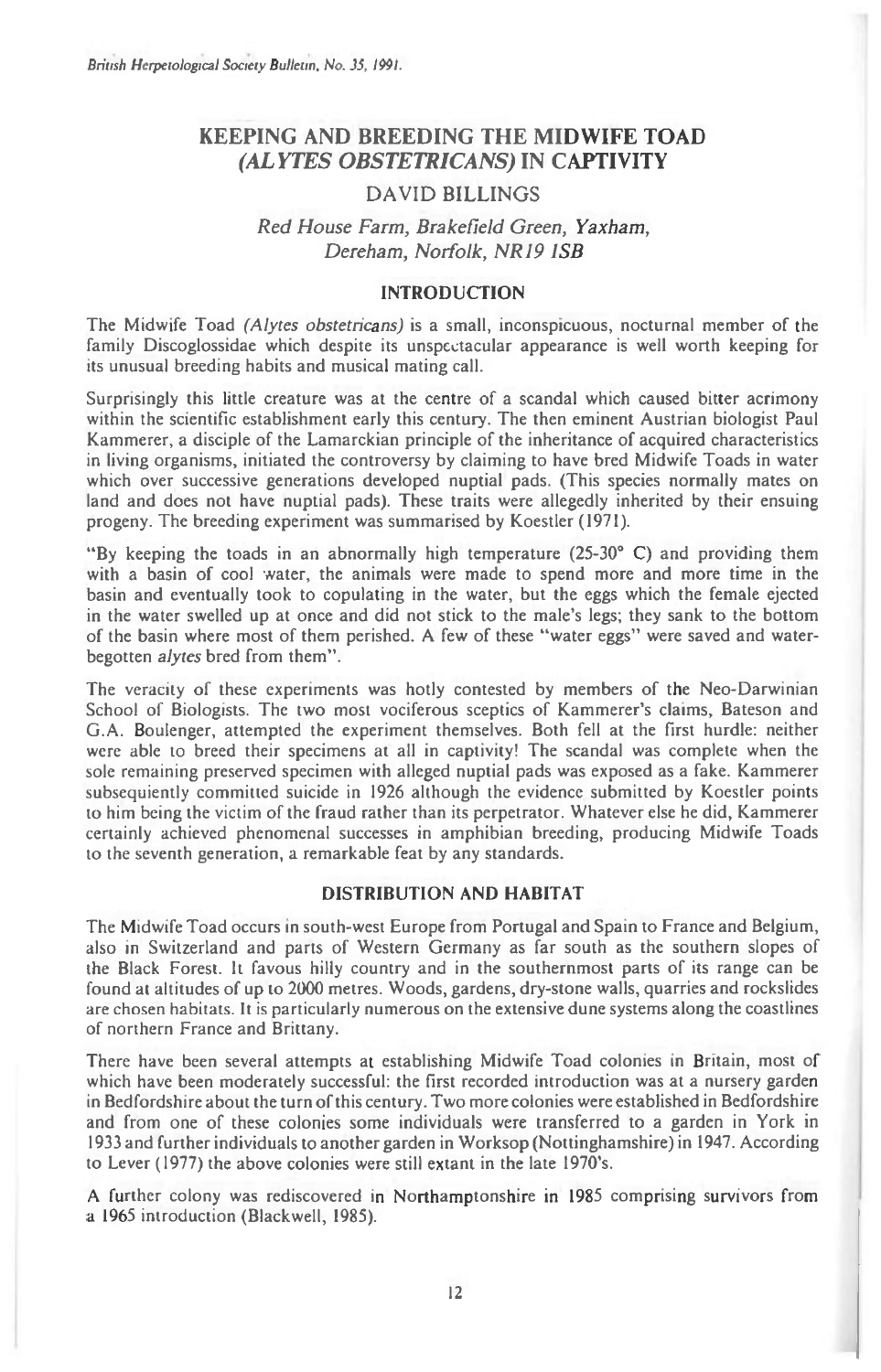#### **CARE IN CAPTIVITY AND ACCOMMODATION**

My Midwife Toads are kept outdoors all the year round in a cold-frame measuring 120 cm x 75 cm. The base has a layer of sandy soil to a depth of 30 cm. Several rotting Hawthorn branches obtained from a nearby hedgerow have been half-buried in the soil to provide hiding places for the toads and also for the woodlice, slugs and other invertebrates introduced as prey. There are also pieces of bark and large stones arranged in such a way that the toads can retreat underneath them. In one corner I have provided a small pond of butyl rubber 45 cm x 30 cm x 15 cm deep.

Midwife Toads like plenty of plant cover. Low growing vegetation also helps to keep the environment damp when watered daily. I recommend the following two plants which are excellent for vivarium ground cover:- **Sagina** (Pearlwort) and **Soleirolia** (mind-your-own-business). Pearlwort is a hardy perennial which grows to a maximum height of 4 cm. and forms a pleasing carpet of tiny moss-like foliage. During the early summer months it produces small white flowers. The golden variety, **S. subulata aurea,** is especially attractive. Mind-your-ownbusiness is a half-hardy evergreen perennial which grows no taller than 5-6 cm, quickly forming dense mats of tiny leaves on stems which clamber over the bark and stones, thereby assisting the toads to enter and leave the water. Both the above plants are readily available from garden centres.

During the summer I completely remove the sliding-glass roof of the cold-frame to prevent the interior from overheating; fine wire-mesh netting is then used to cover the top to stop the depradations of cats and birds.

Midwife Toads are very hardy, well able to survive the coldest British winter. They will burrow down into the soil or under the rotting wood in November to reappear the following February. During the mild spells in winter they will emerge from hibernation, particularly after rain.

#### **FEEDING**

**Hunting for food** usually occurs just before dusk and continues until after nightfall. However, Midwife Toads will venture out during the day when it is raining, particularly alter a dry spell, feeding on invertebrates which have also been induced out by the rain. Juveniles appear to be more diurnal than adults, at least in captivity, and are often seen abroad during the daylight hours even in dry weather. The adults spend most of the day hiding beneath the bark or under the soil. They resent being disturbed, quickly making for cover when exposed to daylight. Conversely they do not appear unduly concerned at being caught in torchlight at night, readily accepting mealworms or earthworms placed in front of them whilst in the full glare of the torch-beam. Boulenger (1912) relates how he witnessed their entire courtship and subsequent egg-laying procedure in the wild by the light of his electric lantern!

Their method of capturing prey is similar to that of other Discoglossids. Once they have spotted their intended victim they lunge at it, half jumping, half running. Small creatures such as spiders or woodlice are swallowed immediately. Midwife Toads can leap to a surprising height to catch an insect escaping up the side of their vivarium. The forelegs are used to control the struggles of larger prey such as earthworms and to force them into their mouth. A large variety of invertebrates will be taken by Midwife Toads; in addition to those mentioned above, beetles, non-hairy caterpillars, crane-fly larvae (leatherjackets), slugs and crickets are all readily eaten.

### **BREEDING**

The first specimens 1 obtained were three newly metamorphosed juveniles given to me by Charles Snell in 1982. All three specimens proved to be males. They became sexually mature the following year, commencing their musical call in late March and continuing all Spring and Summer until late August. The note produced is a very pleasant single "Poo" repeated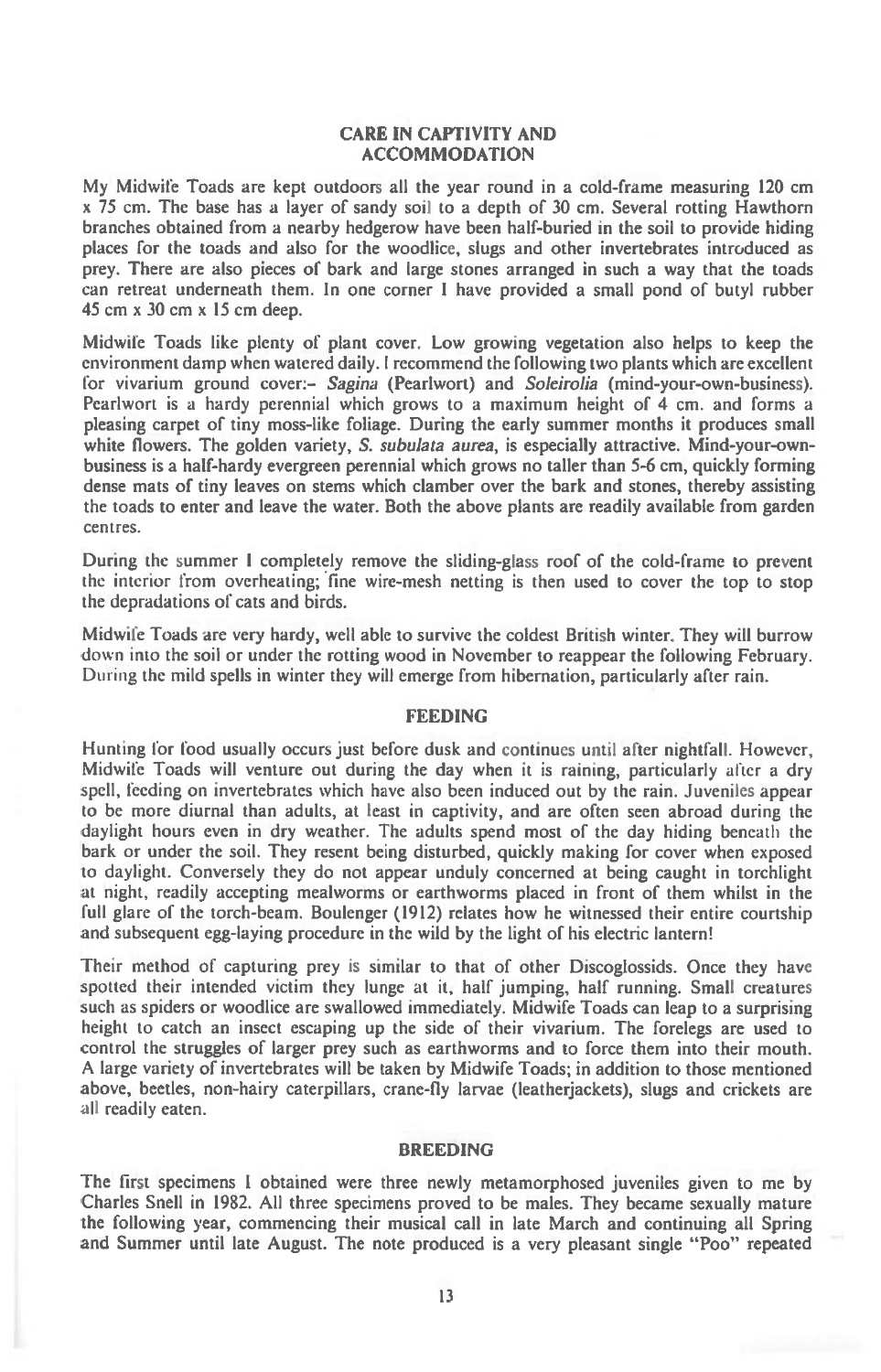every 2 or 3 seconds; it sounds rather like a tiny bell (hence the alternate name of Bell-Toad). Calling occurs most frequently from dusk to midnight but will also take place during the daytime in wet or overcast conditions. Although the sound produced is not loud or raucous it is high-pitched and can be heard from a considerable distance away. It is difficult to locate a calling male because the voice is "thrown"; this ventriloquial capability is presumably a defence strategy to confuse potential predators.

During 1985, 1986 and 1987 several BHS members kindly loaned or gave me more Midwife Toads for anticipated breeding but incredibly all the specimens received were males! In 1988 Simon Hartley loaned me his sole adult which arrived on 15th July. I immediately placed it in the cold-frame where nothing unusual happened until two nights later when the males began frenziedly calling about an hour before dusk. I went to investigate and observed all the males sitting in a circle with Simon's specimen in their midst. The largest male, while I watched, began to attempt emplexus with it, having to fight off the other males which were trying to dislodge him. All were in a very excited state. It was apparent by then that the new introduction was indeed a female!

I did not wish to disturb them unduly (disregarding Boulenger's experience) lest I should frighten them out of the courtship mood. However, I could not resist a further peep at them about an hour later when I saw the largest male in amplexus with the female. The unsuccessful males had all scattered and ceased calling. I noticed that amplexus was axillary and that the pair were some distance away from the pond during the procedure.

The following morning I found the male under a piece of bark with a string of pearly-white, moist, glistening eggs wound around his rear legs. There were about 15 or 16 eggs each approximately 3mm in diameter. From the nine spawnings I have obtained with this species, I have observed the average number of eggs per batch to be 22, but actual numbers have varied from 14 to 32.

Snell (1983) stated that after his Midwife Toads spawned the unsuccessful males became restless, wandering about their vivarium and attempting to climb up the sides. So far I have not observed such behaviour in my own males.

After a few days the eggs became a dirty off-white while gradua ly appearing leathery in texture.

## **TABLE SHOWING MIDWIFE TOAD SPAWNINGS 1988 AND 1990**

| <b>Egg String</b><br><b>First Observed</b> | Number of Days<br><b>Carried by Male</b> | <b>Tadpoles First</b><br><b>Seen in Pond</b> | <b>Toadlets Observed</b><br><b>Leaving the Water</b> |
|--------------------------------------------|------------------------------------------|----------------------------------------------|------------------------------------------------------|
|                                            | 1988                                     |                                              |                                                      |
| 17th July                                  | 37                                       | 23rd August                                  | May 1989                                             |
| 10th August                                | 29                                       | 8th September                                | May-June 1989                                        |
| 24th August                                | 53                                       | 16th October                                 | <b>June 1989</b>                                     |
|                                            | 1990                                     |                                              |                                                      |
| 14th May                                   | 29                                       | 12th June                                    | <b>July-August</b>                                   |
| 3rd June                                   | 20                                       | 23rd June                                    | August                                               |
| 7th July                                   | 38                                       | 14th August                                  | Overwintering as tadpoles                            |
| *30th July                                 | 25                                       | 24th August                                  | $\mathbf{v}$<br>n y<br>33                            |
| 5th August                                 | 23                                       | 28th August                                  | 33<br>95<br>33                                       |
| *24th August                               | 36                                       | 29th September                               | 99<br>n.<br>33                                       |

\* Produced by a second female which became sexually mature in July 1990. All other 1990 spawnings from Terry Thatcher's on-loan female.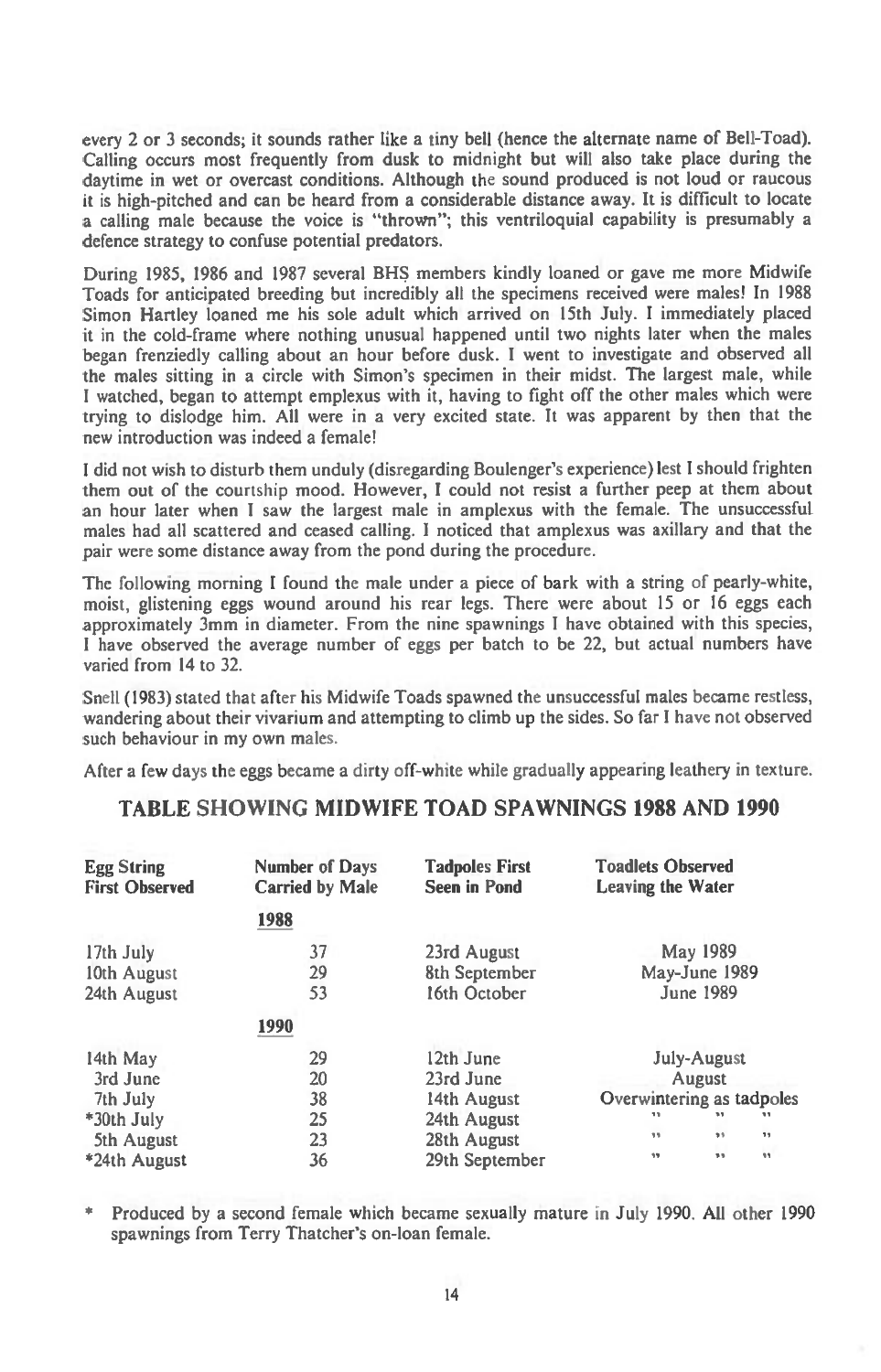**They eventually became a rather murky brown colour; within 14 days the larvae were visible inside the eggs; their eyes could be clearly discerned. While the male was carrying the eggs he occasionally returned to the pond to moisten them in the water.** 

**Male Midewife Toads know instinctively how to maintain optimum conditions for the eggs**  with regard to moisture and humidity. If they are taken away from the male they will amost **certainly perish in a very short time.** 

**In a normal batch of eggs there appear to be very few infertile ones or any that fail to develop for other reasons. There were never more than 3 per batch of my own that did not develop.** 

**After a fairly variable period of time (see Table) the eggs are released in the water where the tadpoles break out to complete their development. By retrieving the discarded remainders of the eggs I was able to count exactly how many the male had been carrying and which (if any) had not produced larvae. The average overall length of the newly released tadpoles was 15-16 mm. An unusual feature of Midwife tadpoles is the position of the spiracle; on the ventral side towards the front of the body.** 

### **CARE OF THE TADPOLES AND JUVENILE TOADS**

**I removed the tadpoles to an aquarium tank where they were fed on goldfish-flakes and freezedried tubifex worms. By late October 1 had in excess of 70 tadpoles from three separate spawnings (as shown in the accompanying table). The largest individuals from the first spawning had reached an average overall length of 40 mm. I transferred their aquarium to an unheated spare room indoors during November where they spent the winter months.** 

**They fed and grew well throughout the Winter but development was arrested when their rear legs began to "bud". Average length in April 1989 was 55 mm; when they were put out in a large shallow pond (180 cm x 95 cm x 6 cm) in a greenhouse to complete their development. They were 65 mm in overall length with a body length of 22 mm before their tails started absorbing. The youngsters averaged 20 mm when metamorphosing, proportionately very large considering the dimunitive size of the adults. This meant they were quite easy to feed, accepting small mealworms, half-grown crickets and invertebrates collected by grass-sweeping** with **a bucket and net.** 

**Up to this time I had not lost a single specimen: all had .netamorphosed without mis-hap, but then disaster struck. One morning about two weeks after they had all metamorphosed (mid June 1989) I discovered several corpses in the pond. Assuming they had entered the water and being unable to get out had subsequently drowned, I searched the greenhouse for the remaining toadlets for transfer to a pond-free vivarium. To my horror I discovered several more corpses amongst the undergrowth and under the pieces of bark with which the floor of the greenhouse was decorated. However, many were still alive and well, these were all removed to the above-mentioned vivarium or sent out to various B.H.S. members. Of those transferred to the vivarium all except 2 were dead within another month. In all cases death was swift and symptomless, one day fit and well, the next day dead. Most were still in a sitting position when found dead, with their front legs still appearing to be taking their weight! Almost all of the toadlets I sent to other people suffered a similar fate too.** 

**As if this were not enough of a catastrophe Simon Hartley's on-loan female failed to emerge from hibernation in 1989. Fortunately I had been given a few larvae in May 1988, which all metamorphosed successfully during August and September that same year, hibernating without mishap in a** vivarium **kept in an unheated outbuilding. These toadlets grew well but did not reach sexual maturity during 1989 so no breeding occurred, as no other female could be procured.** 

**Terry Thatcher came to the rescue in 1990 when he informed me he had a Midwife Toad of indeterminate sex in his possession. He kindly sent me this specimen which was duly received in late March and introduced to my males. I was in luck again as it turned out to be a**